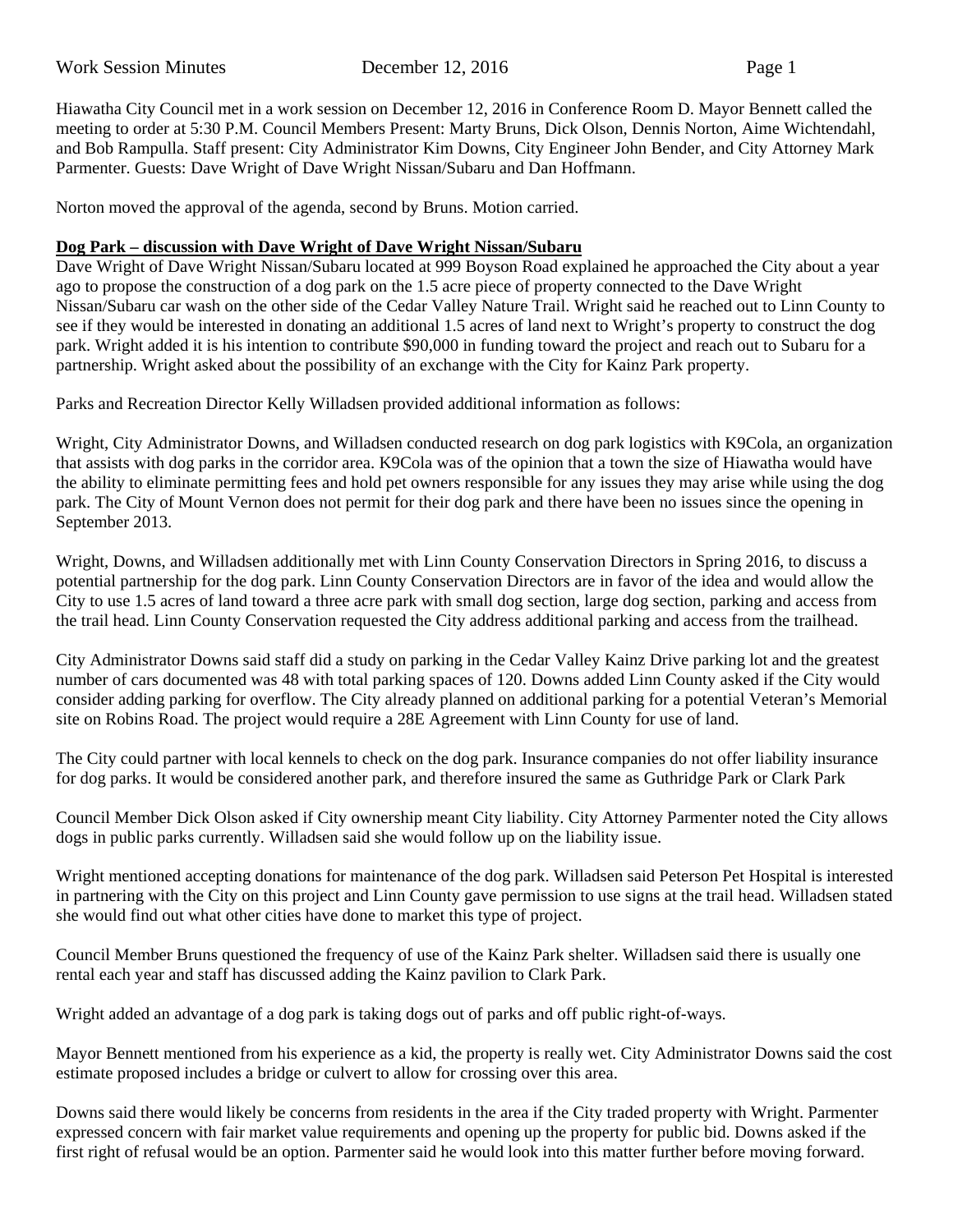Downs mentioned using Wright's contribution of \$90,000 in funding toward the purchase of a portion of Kainz park land, assuming the value of Kainz Park would be higher than Wright's 1.5 acres.

# **Boyson Road Improvements Update**

City Engineer Bender presented a Boyson Road Improvements project update. Bender said there are two (2) projects planned for Boyson Road. The Boyson Road traffic signals and lane remarking project was authorized last fall and is sitting at the Federal Highway Administration waiting for approval. Bender also suggested reducing the Boyson Road medians from Industrial Avenue to N Center Point Road to allow for more left turning space.

Bender said the City applied for funds through the Corridor Metropolitan Planning Organization (CMPO) for the Boyson Road from Hawkeye Drive to Robins Road project; however, all funds were awarded to Cedar Rapids. Project cost estimate \$1.675 million including bike trail and sidewalk. Bender stated the City submitted a new plan to try and capture FY 2018 CMPO funds. The project will include removing a portion of the island on Boyson Road near the Cedar Valley Nature trail to stage traffic. Council also thought it made sense to allow for better traffic flow. The cost to reduce the median will work within the City's current project budget.

Bender continued to explain the current Capital Improvement Plan (CIP) has funding available and if the City is awarded CMPO funding, staff will adjust the CIP accordingly.

Downs added CMPO funding is available in 2018 but the City wouldn't have to complete the project until 2019.

Council Member Dick Olson asked about the Boyson Road Improvements project to help temporarily alleviate some of the traffic issues at the Boyson Road / North Center Point Road Intersection, while waiting on the construction of the Tower Terrace Road Interchange. Bender said this is two (2) different projects and different funding. The City should be able to move forward on the Boyson Road Traffic Signal and Lane Marking Improvements project in Spring of 2017. The Boyson Road from Hawkeye Drive to Robins Road Improvements project using CMPO funding would be 2018 funding, with construction at a later date.

### **Sidewalk Ordinance / Policy**

Community Development Director Parsley explained City staff performed a sidewalk inspection due to a complaint and found 17 other properties that have deficient sidewalks. Parsley said the cities of Marion, Cedar Rapids and Iowa City have sidewalk repair programs; the City of Marion's sidewalk repair project covers sections of the city every four years. Parsley said Marion waives the permit fee for doing work in the right-of-way for sidewalk repair and Cedar Rapids does not waive the permit fee but do pay up to 35% of the cost to repair up to 1,000 feet of sidewalk. If Cedar Rapids has to do the work the cost is assessed to the property owner. Parsley added Iowa City waives the permit fees and under their program and the city is divided into 10 quadrants.

Parsley continued to explain Hiawatha's standards for sidewalks are more restrictive than the other cities. Marion and Cedar Rapids make accommodations for extra wide sidewalks; the city pays for the extra wide portion and the owner pays for the standard width. Parsley said he wasn't certain on the cost but some of the funding from permit fees; Hiawatha currently charges \$45.00 for permit.

City Administrator Downs said first City Council needs to make a decision if the current City Code requirements for defective sidewalk are acceptable today. The current City Code reads:

- Vertical separations equal to three-fourths  $(3/4)$  inch or more
- Horizontal separations equal to one-half  $(1/2)$  inch or more

Council Member Rampulla stated the responsibility comes back on the property owner.

City Administrator Downs noted sidewalks are a touchy subject for residents. Downs provided an example of a jogger that tripped and fell on a sidewalk and reported the hazard to the City. Downs said there are a lot of other areas with uneven sidewalks and there may be more cost effective options for people to fix some of these issues. Where they could mud jack or sandblast to level the area.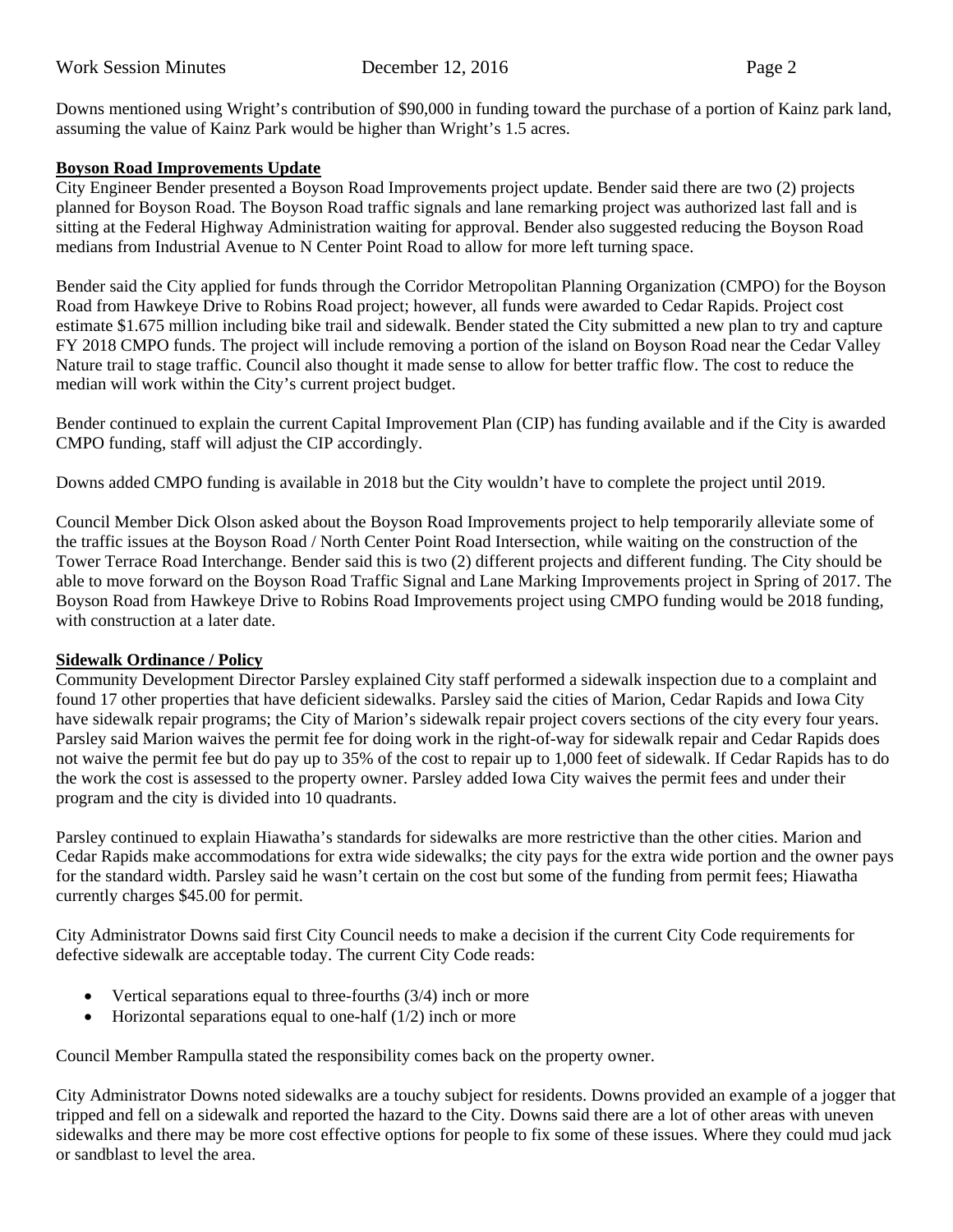Downs stated she worked with ICAP, the City's liability insurance carrier and ICAP will do free audits and can split the City into quadrants. Downs added some cities have provided assistance with sidewalk repair projects and if City Council wants to do this it would be part of budget discussions.

Council Member Olson asked if there was a standard sidewalk consistency amongst cities. Parsley said Hiawatha is more restrictive.

Council Member Olson said Hiawatha can either stay with one-half (1/2) inch or change to one (1) inch like the other cities.

Council Member Bruns asked staff to come back with a proposal on parameters of density.

Council Member Olson asked about assessments costs. Parsley said there is the option to waive assessments.

Council Member Bruns said he is comfortable with waiving the permit fee but against the City paying for the whole repair.

Parsley mentioned sidewalk work requires bonding but the City could waive this requirement for commercial and residential for existing sidewalk repairs if council would so choose.

Parsley will prepare a report for council on the impact of waiving fees in connection with sidewalk repairs.

# **City Council Policy and Procedures and Code of Ethics / adding Pledge of Allegiance to agenda**

City Clerk Kornegor explained staff updated the existing City Council Meeting Policy and Procedures adopted on September 3, 2008, by cleaning up procedures that no longer exist, adding procedures currently in practice, adding language to comply with open meetings / open records laws, adding a decorum section to provide procedures for maintaining orderly conduct during meetings, and adding a Code of Ethics Policy.

Council Member Bruns said he contacted staff about the Code of Ethics Policy because he was under the impression the policy only applied to City Council. Bruns originally requested the policy be opened up to employees but learned from staff that code of conduct is covered in the Employee Handbook.

Council Member Bruns said he also questioned a section of the Code of Ethics Policy that assigns the Mayor Pro-Tem the responsibility to take any complaints made against the Mayor for violation of the Code of Ethics Policy. Bruns said the Mayor Pro-Tem has no authority when there is an acting mayor; may be more appropriate to assign this responsibility to the City Attorney. City Attorney Parmenter said he would look into this matter further.

Council Member Wichtendahl posed a question on the section titled, "Abstentions From Voting Not Due to A Conflict of Interest." Wichtendahl said there may be times when a council member chooses not to vote one way or another so it would not be considered a yes or a no vote. City Administrator Downs said to abstain is essentially the same as a no vote. Parmenter said he would do more research on this matter.

No discussion was held on the Pledge of Allegiance.

# **Other Business**

Council Member Dick Olson presented a proposal from Carl Sefl, Hiawatha Resident and founder of ROI Marketing Services, to provide marketing and branding services to assist Hiawatha in community relations, outreach and economic development.

Council Member Olson said Hiawatha has a lot of projects coming up that are going to require communication and branding; the City previously discussed having a consultant since there is no budget for a marketing/communications employee.